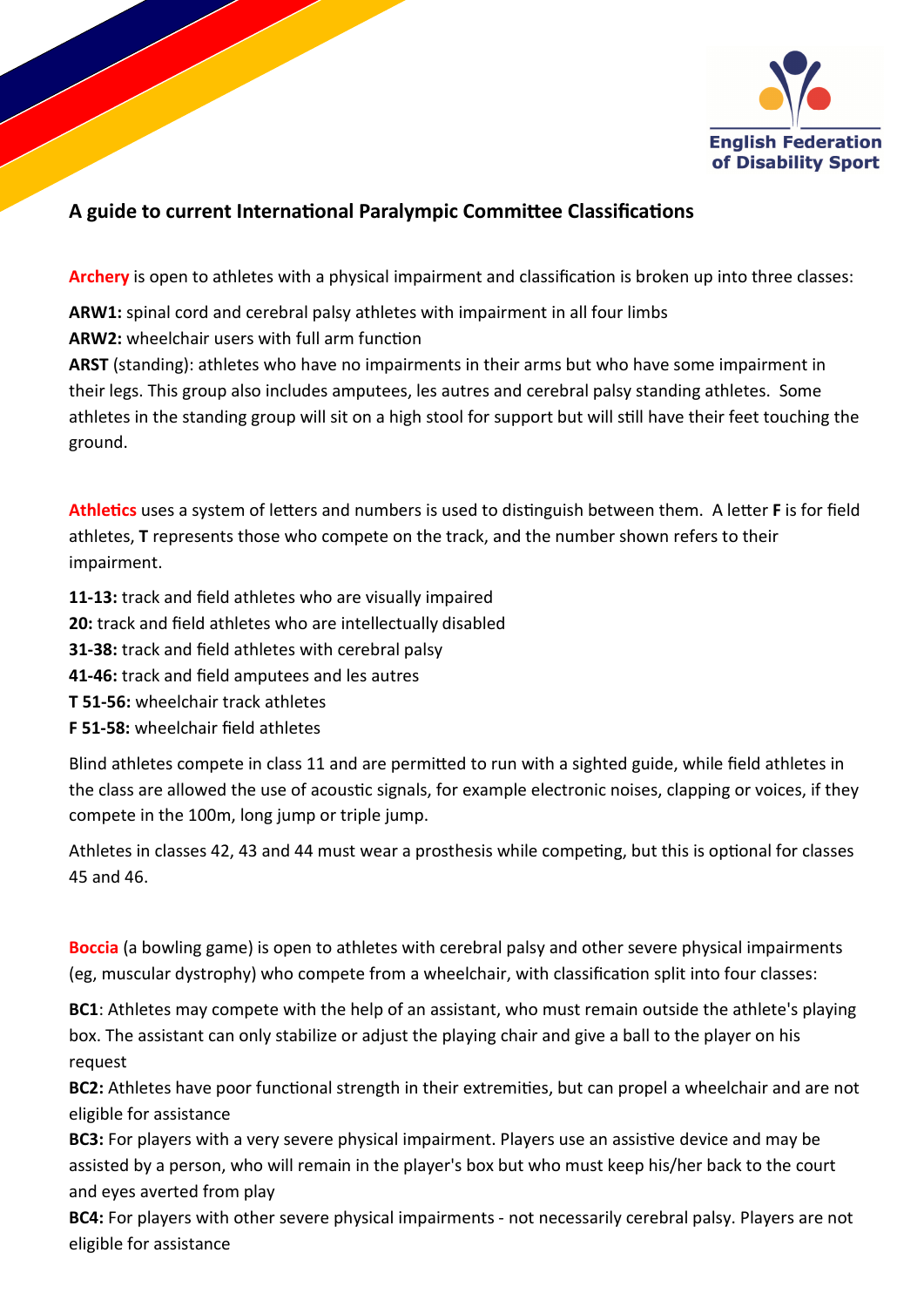**Cycling** is open to amputees, les autres, athletes with cerebral palsy and visually impaired athletes, competing in individual road race and track events.

Athletes with cerebral palsy are split into four divisions according to the level of their impairment, where class four comprises the more physically able.

Visually impaired athletes compete together with no separate classification system. They ride in tandem with a sighted guide.

Amputee, spinal cord injury and les autres competitors compete within these groups:

**LC1:** Riders with upper limb disabilities

- **LC2:** Riders with impairment in one leg but who can pedal normally
- **LC3:** Riders with impairment in one lower limb who will usually pedal with one leg only
- LC4: Riders with impairment affecting both legs

Athletes with more severe impairments take part in **handcycling**, which is now included in the cycling programme.

Handcyclists compete in the following impairment divisions:

**HCA:** For athletes with complete loss of trunk and lower limb function

HCB: For athletes with complete loss of lower limb function and limited trunk stability

**HCC:** For athletes with complete loss of lower limb function but few other functional impairments, or for athletes with partial loss of lower limb function combined with other impairments which mean conventional cycling is not viable

**Equestrian sport** classifies riders into four different grades:

**Grade 1:** Severely impaired riders with cerebral palsy, les autres and spinal cord injury

**Grade 2:** Athletes with reasonable balance and abdominal control including amputees

**Grade 3:** Athletes with good balance, leg movement and coordination including blind athletes

**Grade 4:** Ambulant athletes (those able to walk independently) with either impaired vision or impaired arm or leg function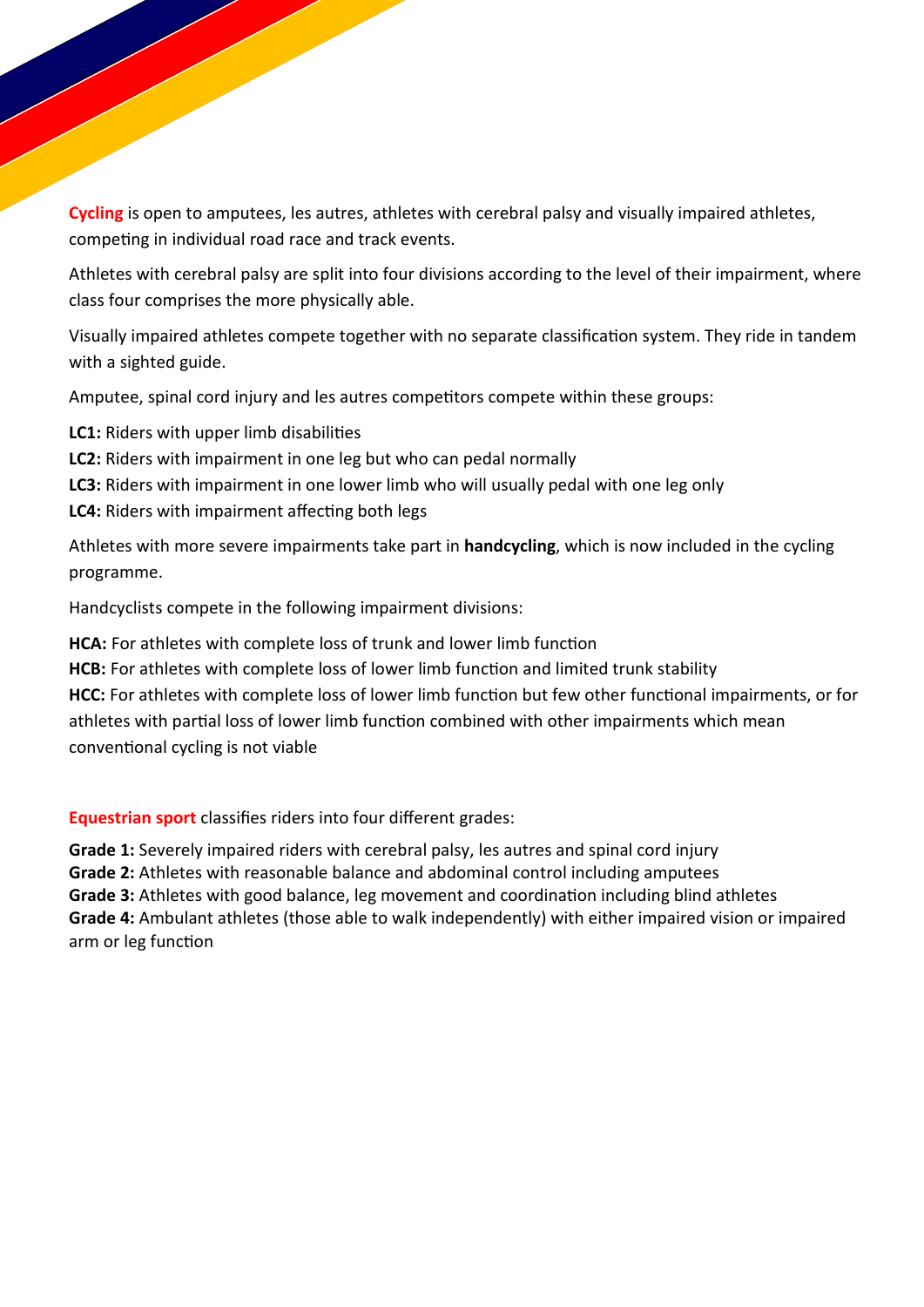## **Football**

**Five-a-side** football is played by those with a visual impairment, while seven-a-side football is played by athletes with cerebral palsy. People who take part in five-a-side blind football are classified, according to their level of sight, as **B1, B2 or B3**.

Players in the **B**1 classification are considered blind (while those rated **B2** and **B3** are classified as visually impaired or partially sighted). Outfield players are **B**1, but must wear eye-patches and blindfolds. The goalkeeper is sighted, but cannot leave the area. There are no offside rules. The football contains ball bearings to produce a noise when it moves.

**Seven-a-side** football consists of players from the **C5, C6, C7** and **C8** divisions, rated according to limb control and co-ordination problems when running.

All classes are comprised of ambulant athletes, where those in **C5** are least physically able through to class eight who are minimally affected. At least one **C5** or **C6** class athlete per team must play throughout the match. If this is not possible, the team must play with six players. Furthermore, no more than three players from category C8 are allowed to play at the same time.

**Goalball** is played by visually impaired athletes and a special rule means there is no need for classification. Participants wear "black out" masks to ensure everyone competes equally.

**Judo** is contested by visually impaired athletes only. There is no categorisation as competitors are divided by weight in the same way as able-bodied athletes.

The only sign that judo at the Paralympics is different from other top level judo events is the varied textures of the mat, indicating the competition area and zones.

Male athletes who are blind or have a visual impairment compete for the gold medal, and the competition rules follow those of the International Judo Federation.

**Powerlifting** is open to all athletes with a physical impairment and is classified by weight alone.

Powerlifters competing at the Paralympics have impairments including paralysis, cerebral palsy and lower limb amputation. Both male and female competitors take part in 10 weight classes

**Rowing** is divided into four boat classes**:**

**LTA4+:** A four-person, mixed gender, sweep-oar boat plus cox with sliding seats. Open to athletes with an impairment but who have movement in the legs, trunk and arms. A boat can include a maximum of two visually impaired athletes.

**TA2x:** A two-person, mixed-gender scull for athletes with trunk and arm movement only. **AM1x:** A fixed-seat single scull boat for men. Athletes have full movement in their arms only. **AW1x:** A fixed-seat single scull boat for women. Athletes have full movement in their arms only.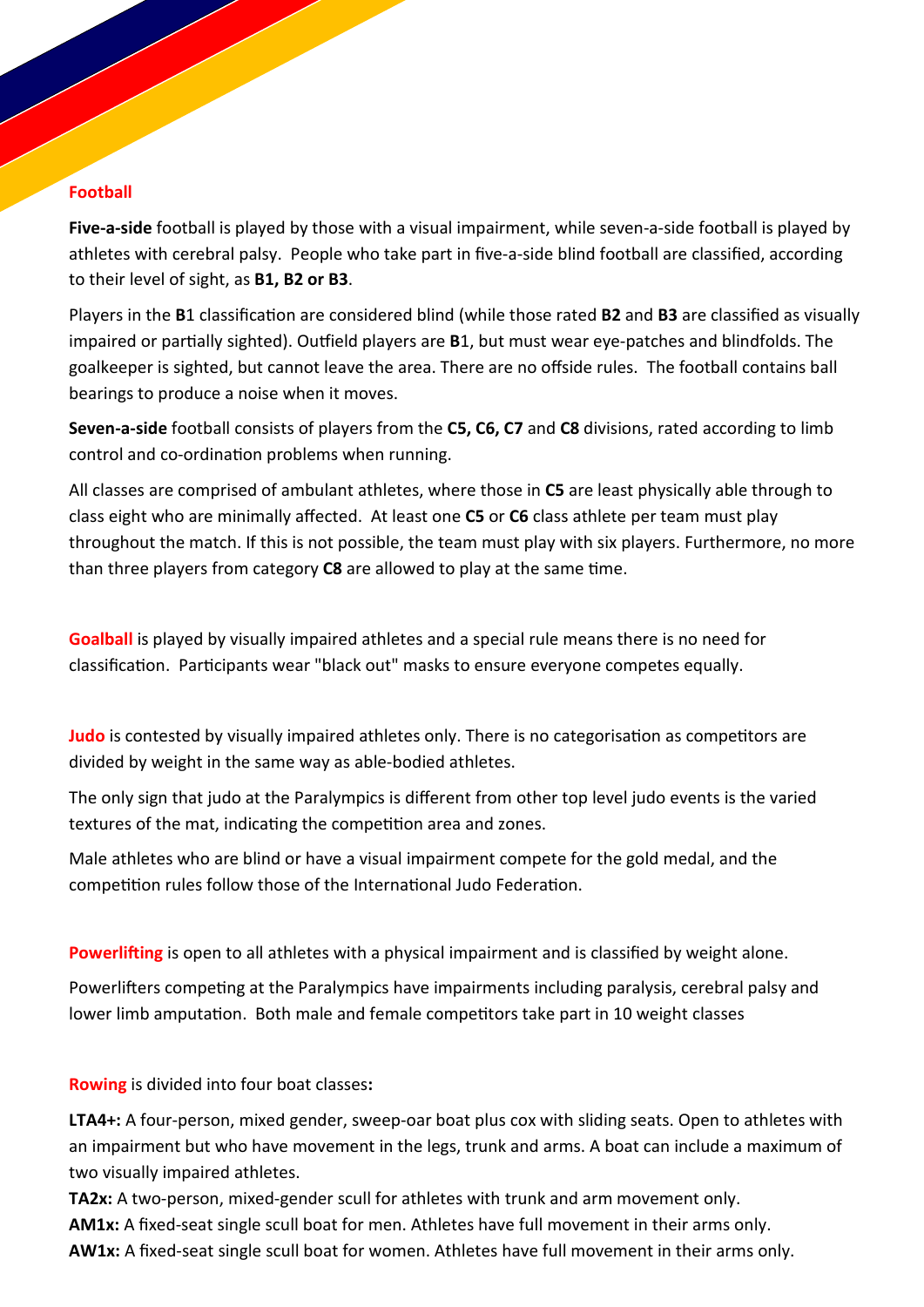**Sailing** is a multi-disability sport where athletes from the amputee, cerebral palsy, visually impaired, wheelchair and les autres groups can compete together.

There are three sailing classes: the Sonar, which is a mixed three-person crew, the SKUD18, a new two-person class introduced for Beijing, and the 2.4mR event, which is single-crewed.

Competitors are ranked according to a points system where low points are given to the severely impaired and high points for the less impaired. Each crew of three is allowed a maximum of 12 points between them.

Single-handed sailors must have a minimum level of impairment which prevents them competing on equal terms with non-disabled sailors.

**Shooters** are divided into wheelchair and standing groups.

These divisions are split into six sub-classes, each of which determines the type of mobility equipment the competitor is allowed to use.

**SH1:** For pistol and rifle competitors who do not require a shooting stand **SH2:** For rifle competitors who have an upper limb impairment and require a shooting stand

**Swimming** is the only sport that combines the conditions of limb loss, cerebral palsy (coordination and movement restrictions), spinal cord injury (weakness or paralysis involving any combination of the limbs) and other impairments (such as Dwarfism and major joint restriction conditions) across classes.

**1-10:** Allocated to swimmers with a physical impairment

**11-13:** Allocated to swimmers with a visual impairment

**14:** Allocated to swimmers with an intellectual disability

The prefix S denotes the class for freestyle, backstroke and butterfly. **SB** denotes the class for breaststroke, and **SM** denotes the class for individual medley.

The prefix and class number provide a range of classifications, from swimmers with severe impairments (**S1, SB1, SM1**) to those with minimal impairments (**S10, SB9, SM10**).

In any one class swimmers may start with a dive, or in the water. This is taken into account when classifying an athlete.

Swimmers may have a classification which varies according to their event - for example, it may change between breaststroke and backstroke, according to the effect of their impairment on the event in question.